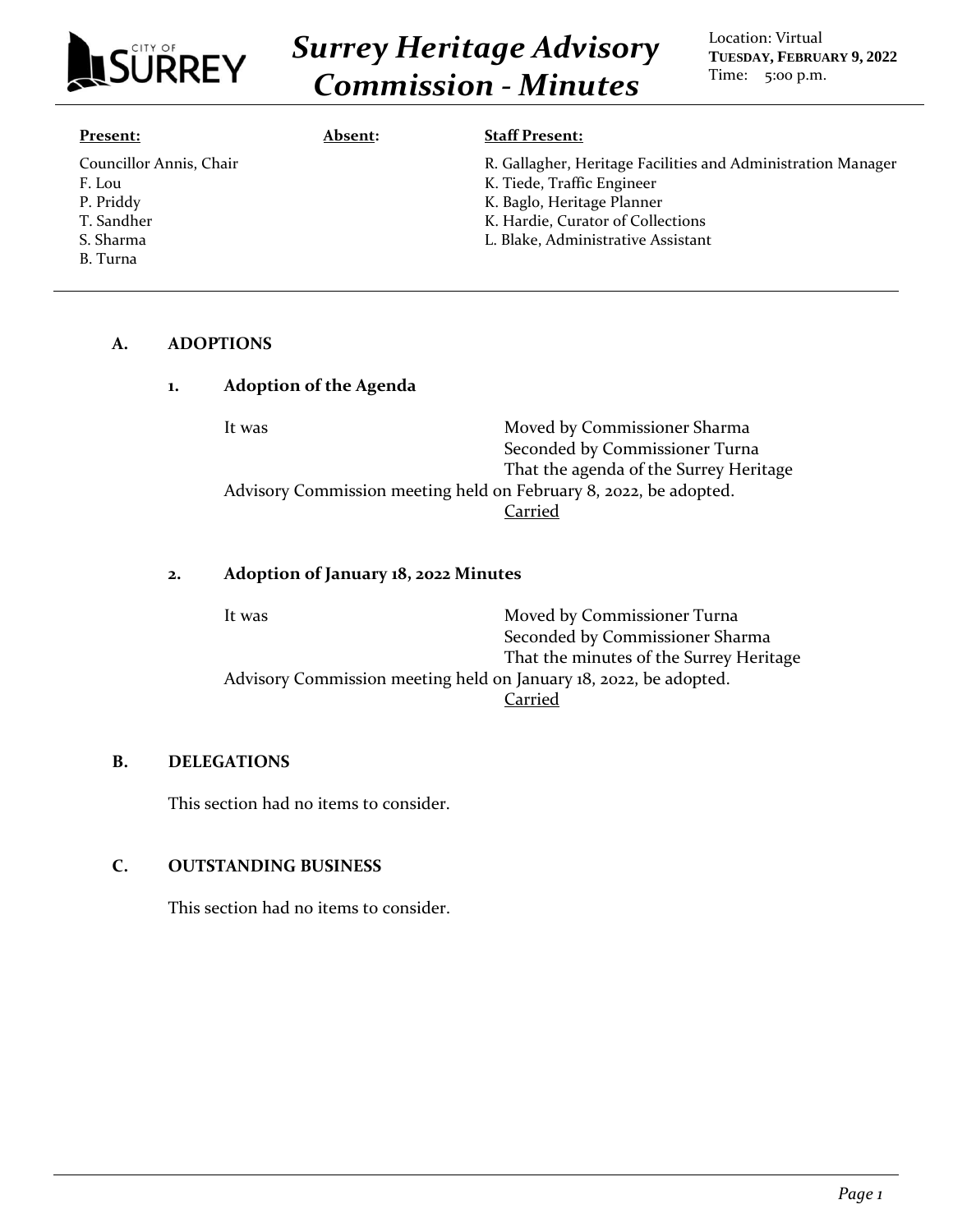#### **D. NEW BUSINESS**

#### **1. PLANNING & DEVELOPMENT**

### **(a) Old Anniedale School – Heritage Designation Bylaw at Museum of Surrey site and amendment to Heritage Designation By-law, 1986, No. 8579** File: 6800-01

Kelsey Baglo, Heritage Planner, summarized the report dated January 26, 2022, regarding new heritage designation by-law to formally protect the Old Anniedale School (the "School") at its new location, the Museum of Surrey, and repeal Section 2 of the existing Heritage Designation By-law, 1986, No. 8579 protecting the Old Anniedale School at its previous location, 9744 176 Street. The following information was highlighted:

- Old Anniedale School and 1881 Town Hall were relocated to the Museum of Surrey Campus as part of a major cultural investment supported by three levels of government.
- The Old Anniedale School is protected by Heritage Designation Bylaw at its previous location (9744 176 Street), as well as the Avenue of Trees and Royal Oak Tree, both located on Old McLellan Road.
- A Heritage Alteration Permits was issued to allow for the relocation of the building to the Museum of Surrey campus. In 2018, a Heritage Revitalization Agreement By-law was approved by Council, allowing for the long-term preservation and conservation of the Old Anniedale School at the new location.
- The Heritage Designation Bylaw protecting Old Anniedale School at its previous location requires an amendment to remove the protection of the School. A new Heritage Designation Bylaw will be forwarded for Council's consideration to protect the school at its new location.

It was Moved by Commissioner Sharma Seconded by Commissioner Lou That the Heritage Advisory Commission:

- 1. Receive the report dated January 26, 2022, regarding Heritage Designation Bylaw at Museum of Surrey site and amendment to Heritage Designation By-law, 1986, No. 8579 as information;
- 2. Recommend to the General Manager, Planning and Development, that the heritage designation bylaw for the Old Anniedale School at the new location, and amendment to Heritage Designation Bylaw, 1986, No. 8579 be forwarded to Council for consideration. Carried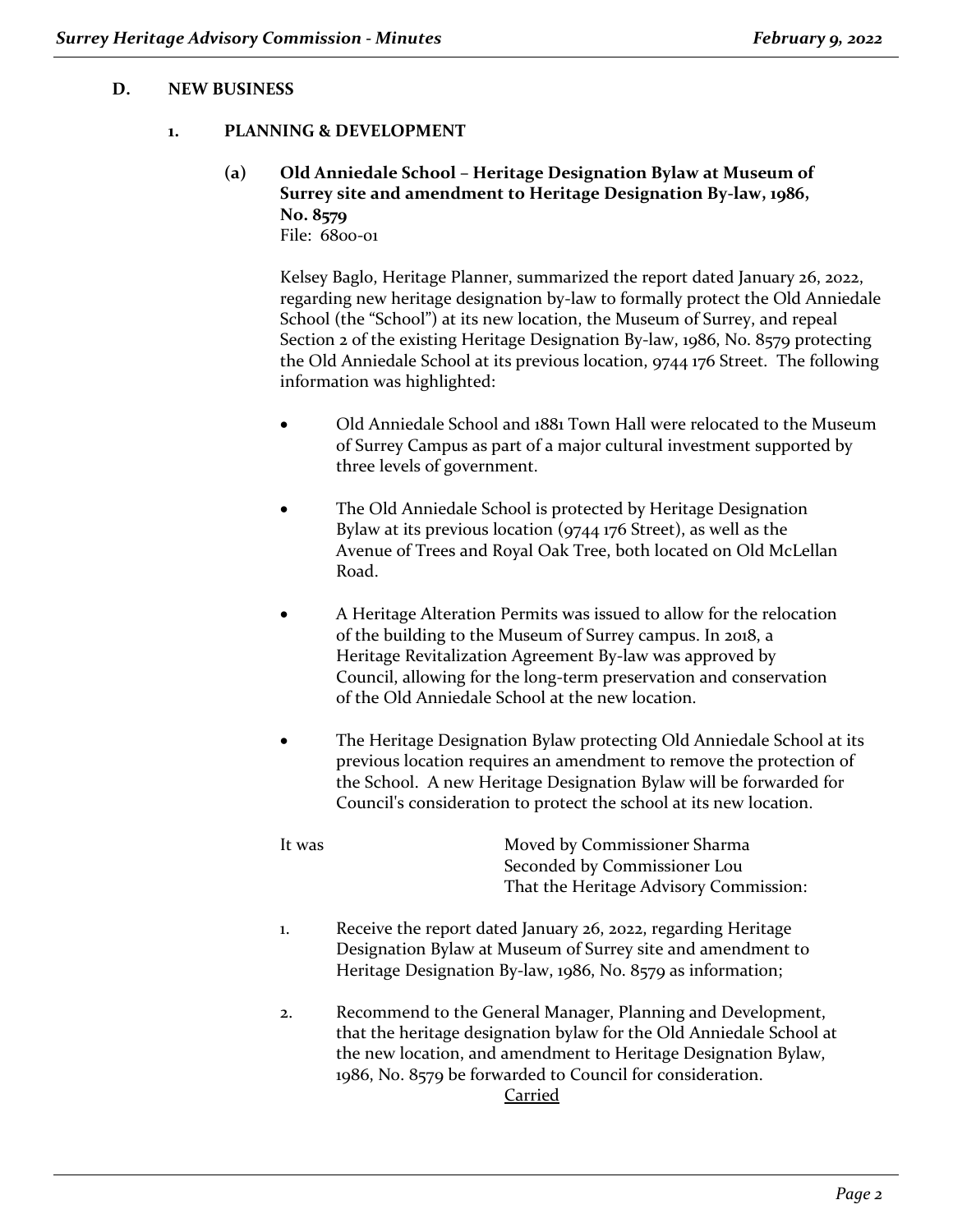#### **(b) New Pattullo Bridge – BC Southern Rail Right-of-Way (Former BCER Interurban Line)** File: 6800-01

Kelsey Baglo, Heritage Planner, summarized the report dated January 27, 2022, to inform the Commission of work that will be occurring on the BC Southern Rail Right of Way (former BCER Interurban Line) for the new Pattullo Bridge construction. The following information was highlighted:

- The BC Southern Rail Right of way, former British Columbia Electric Railway (BCER) Interurban Line, was added to the Community Heritage Register in 2004 and the site includes the former line between the Fraser River and the Surrey-Langley border.
- The BCER line is valued for its significant role in the settlements of Surrey, providing access to farming communities along the tracks, fostering trade and contributing to the growth and improvement of these communities.
- The construction of the exit ramp from the New Pattullo Bridge to Highway 17, as well as two of the pier (Pier SR2 and Pier SR3) locations will overlap with the BC Southern Rail Right of Way (former BCER interurban line). The City was notified due to the BC Southern Rail Right of Way's inclusion on the Community Heritage Register.

In response to questions from the Commission, Ms. Baglo, Kristen Tiede, Traffic Engineer, and Ryan Gallagher, Heritage Facilities & Administration Manager, provided the following information:

- There will be periods of inactivity on the railway to accommodate construction. Staff have not been made aware of any plans to relocate the railway.
- The railway's inclusion on the Heritage Community Register indicates that it has heritage value and/or character but it is not protected as it would be through a Heritage Designation Bylaw or Heritage Revitalization Agreement.
- The Commission had previously sponsored a project that resulted in the Fraser Valley Heritage Railway Society that operates a seasonal heritage train from Cloverdale to Sullivan Heights.

The Commission suggested that opportunities to integrate heritage interpretation in the area as the new bridge is being constructed should be considered.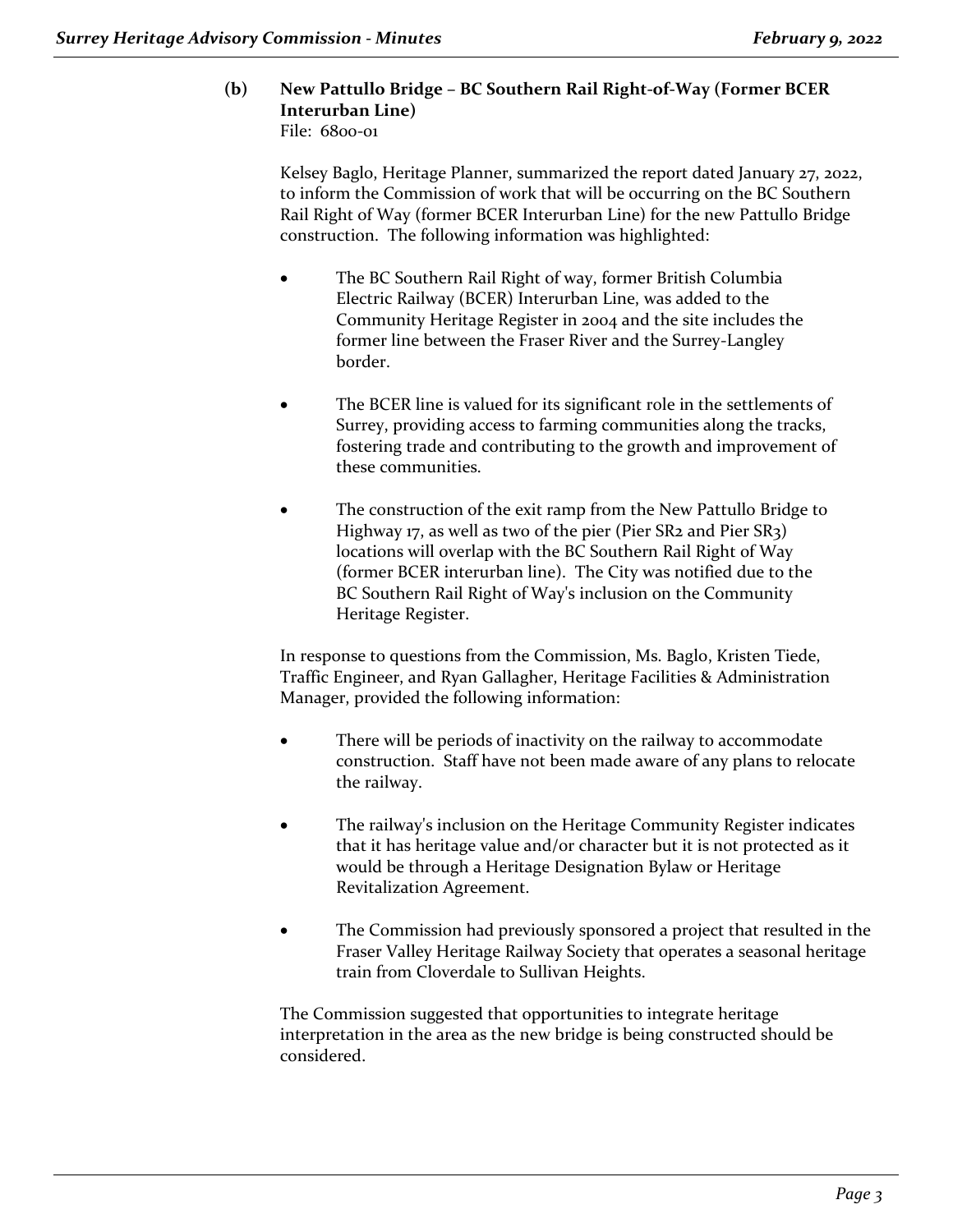It was Moved by Commissioner Priddy Seconded by Commissioner Lou That the Heritage Advisory Commission

receive the report dated January 27, 2022, regarding the BC Southern Rail Right of Way (former BCER Interurban Line) for the new Pattullo Bridge construction for information.

# Carried

# **(c) Port Kells Library – Flagging of Potential Heritage Opportunity** File: 6800-01

Kelsey Baglo, Heritage Planner, summarized the report dated January 31, 2022, regarding the proposed addition of the Port Kells Library to Surrey's Heritage Inventory, as was suggested at the January 18, 2022, meeting. The following information was highlighted:

- The building that currently houses Port Kells Library was originally constructed as the Port Kells Post Office, which opened in 1961. In 1970, the old post office building officially opened as Port Kells Library and the first librarian was the original post office worker.
- A Surrey Leader article states that the Port Kells Library is the oldest library in its original location and the smallest library in Surrey.
- The Port Kells Library fills several gaps on the Heritage Register, including postal systems and libraries.
- The Port Kells Post Office is currently listed on the Heritage Register and it is the only post office on the list. There are currently no libraries listed on the Heritage Register. There are also few buildings from this time period on the Heritage Register.

It was Moved by Commissioner Lou Seconded by Commissioner Turna That the Heritage Advisory Commission:

- 1. Receive the report dated January 31, 2022, regarding the proposed addition of the Port Kells Library to Surrey's Heritage Inventory as information; and
- 2. Recommend that the Port Kells Library be added to the Heritage Inventory for continued monitoring and possible future review. Carried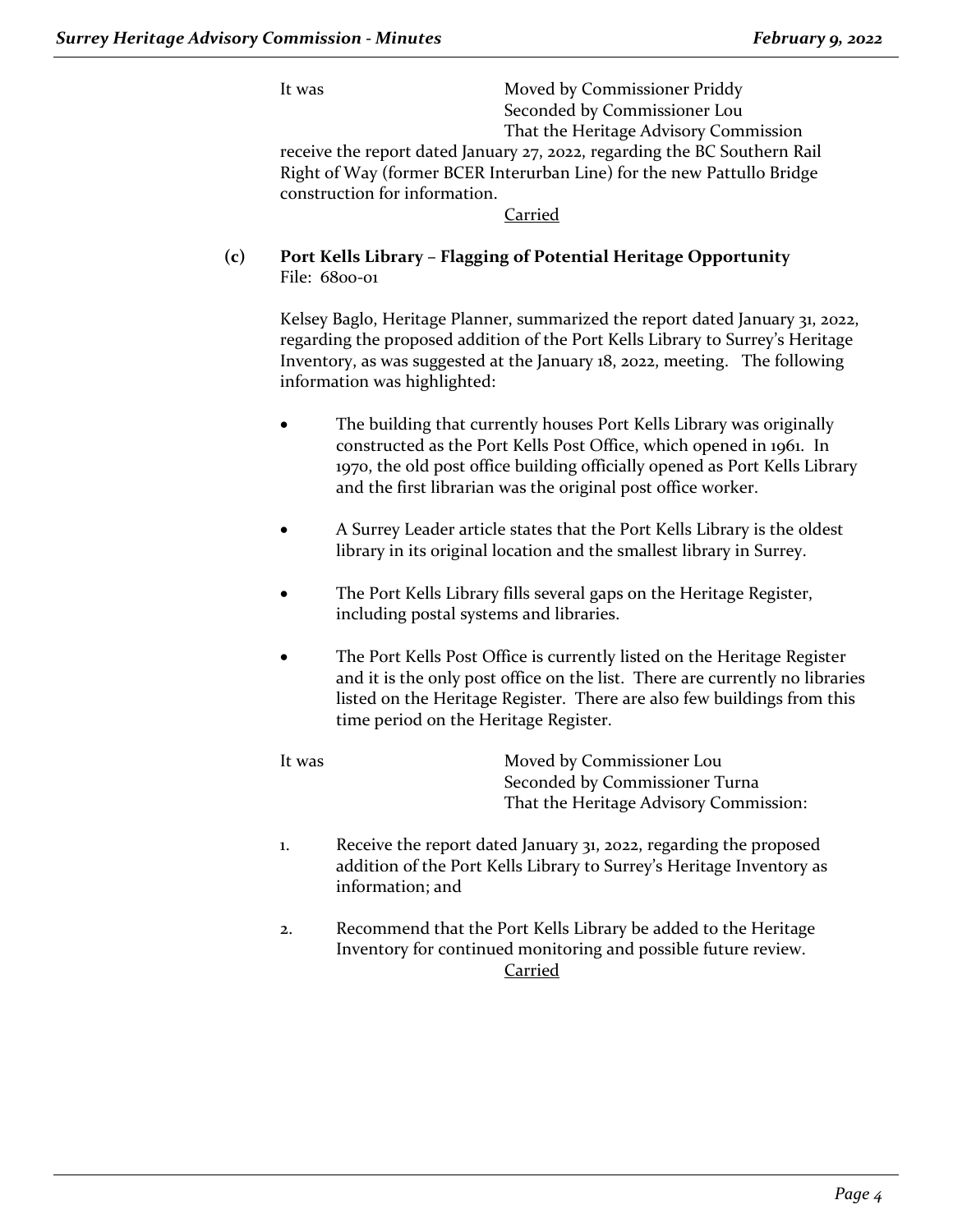# **2. PARKS, RECREATION & CULTURE**

# **(a) Black History Month**

File: 7800-01

Kristin Hardie, Curator of Collections, summarized the report dated February 8, 2022, regarding Black History Month. The following information was highlighted:

- February is Black History Month and was proclaimed at the January 31, 2022, Regular Council – Public Hearing meeting. Black History Month formally acknowledges and celebrates the achievements of Black Canadians and their communities.
- The City has numerous activities and programs to celebrate Black History Month, including:
	- o A Museum of Surrey lunch and learn speaker series *Addressing Microagressions*;
	- o Surrey Archives program *Community Histories: Cloverdale* which will profile the Scott family, the earliest known black family to settle in Surrey;
	- o Surrey Libraries has created a special reading list; and
	- o The Blac Arts Centre, a youth owned and operated gallery and community site, will take over the Surrey Art Gallery's Instagram feed to share information and engage with the community.

It was Moved by Commissioner Priddy Seconded by Commissioner Lou That the Heritage Advisory Commission receive the report dated February 8, 2022, regarding Black History Month for information.

# Carried

**(b) Heritage Week** File: 7800-01

> Kristin Hardie, Curator of Collections, summarized the report dated February 1, 2022, regarding Heritage Week. The following information was highlighted:

- Heritage Week will run from February  $21 27$ , 2022 and will be proclaimed at the February 14, 2022, Regular Council – Public Hearing meeting.
- The 2022 theme is *Altogether Inclusive*, exploring creativity and unique actions to encourage broad participation. The theme supports the Commission's mandate the diversify its heritage portfolio and serves as a reminder of the impact inclusivity has on community enrichment.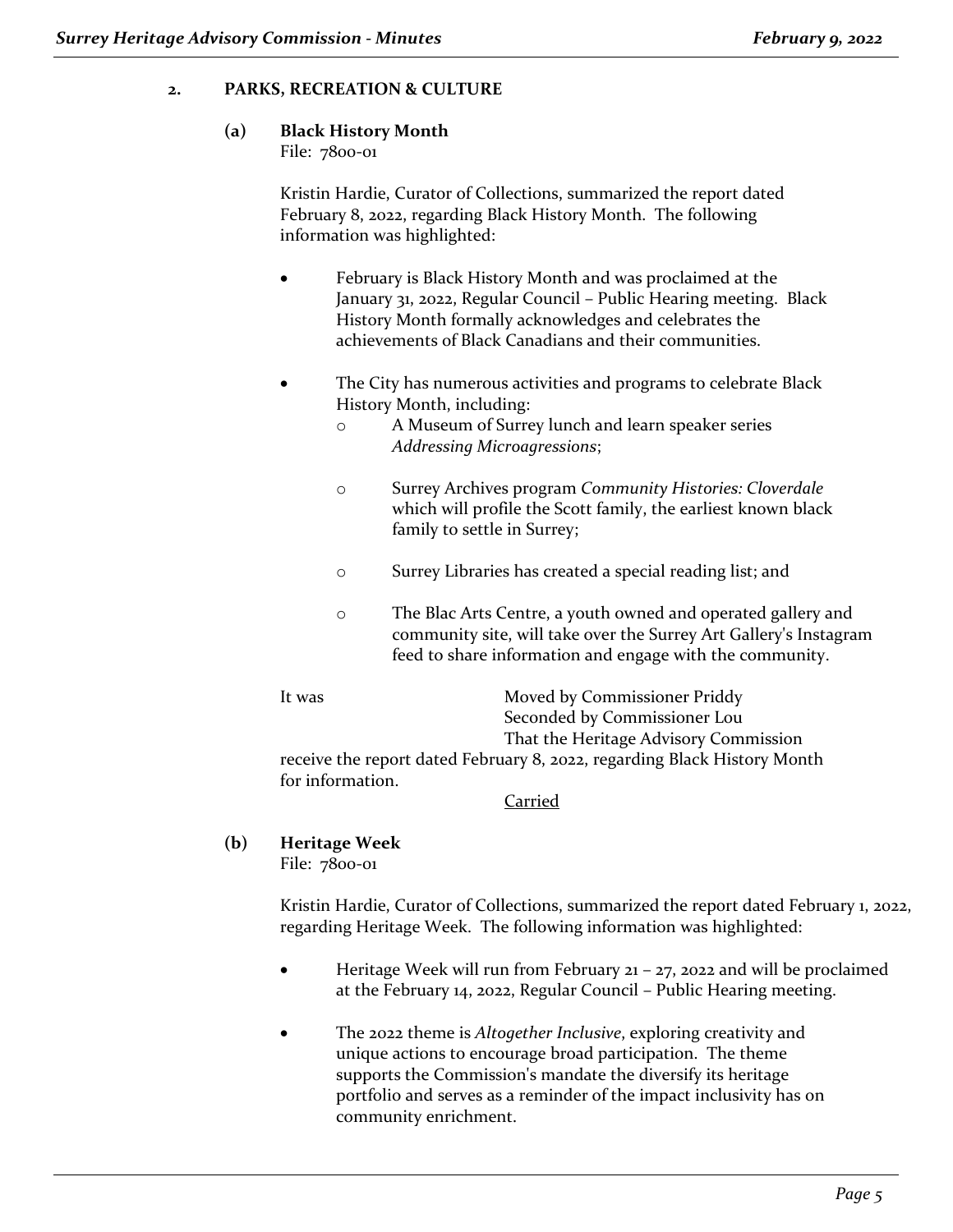• During Heritage Week, families can visit the Museum of Surrey and Historic Stewart Farm, or check out one of the many heritage features throughout the community such as: the newly installed Cloverdale storyboards, Bear Creek Park heritage feature, and the Pillath House storyboard. Light activities will also be provided at Historic Stewart Farm, including activities and site tours. Online options to celebrate Heritage Week include Surrey Archives' Timelapse, 1949 Aerial, and online catalogue websites, and the Museum of Surrey's virtual program*, Photo Analysis Roadshow*, being presented in partnership with the Surrey Library's Family History department.

In response to a question from the Commission, Ryan Gallagher, Heritage Facilities & Administration Manager, advised that Surrey Heritage has its own social media, including a Facebook page and Instagram handle, but does not have its own Twitter account.

It was Moved by Commissioner Lou Seconded by Commissioner Priddy That the Heritage Advisory Commission receive the report dated February 1, 2022, regarding Heritage Week for information.

Carried

# **3. ENGINEERING**

This section had no items to consider.

# **4. LEGISLATIVE SERVICES**

This section had no items to consider.

# **5. PLANNING & DEVELOPMENT and PARKS, RECREATION & CULTURE**

# **(a) HAC Task List**

File: 6800-01

Kelsey Baglo, Heritage Planner, and Kristin Hardie, Curator of Collections, advised that there are no updates to the Task List.

# **E. CORRESPONDENCE**

This section had no items to consider.